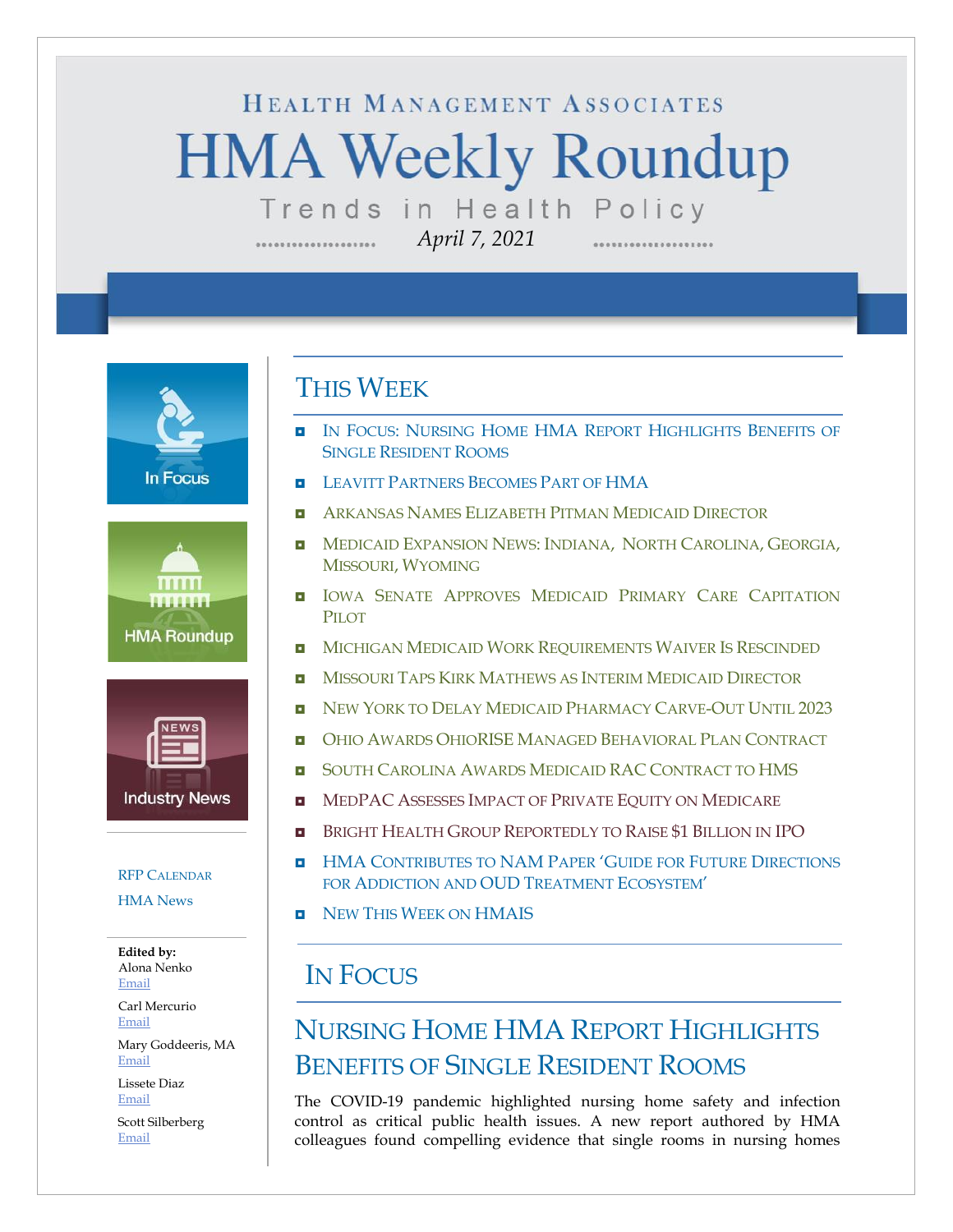have numerous benefits for both public health and residents' experience. The authors conclude that transitioning from multi-resident rooms to single rooms should be a component of person-centered nursing home reform. The report calls on stakeholders to come to the table to discuss options and strategies for long-term care redesign and transformation.

The report, [Fundamental Nursing Home Reform: Evidence on Single-Resident](https://www.healthmanagement.com/wp-content/uploads/HMA.Single-Resident-Rooms-3.22.2021_final.pdf)  [Rooms to Improve Personal Experience and Public Health,](https://www.healthmanagement.com/wp-content/uploads/HMA.Single-Resident-Rooms-3.22.2021_final.pdf) was developed for a Michigan-based long-term care provider and owner of skilled nursing facilities.

The pandemic's outsized impact on nursing home residents and staff drove the need to reexamine the physical environment of nursing homes, including room occupancy and its relationship to infection control, health outcomes, quality of life, and overall resident and staff safety. Based on a comprehensive review of the literature and recent lessons from the COVID-19 public health emergency, the HMA team's findings included:

- Numerous studies over decades concluded that single occupancy rooms decrease the risk of acquiring and spreading infections in hospital settings
- Long-term care facilities' experience with COVID-19 increased awareness of the risk of infection in multi-resident rooms, and a recent study of nursing homes in Canada found that lower room occupancy was associated with lower COVID-19 infection rates and mortality
- Single resident rooms are associated with improved sleep patterns and reduced agitation and aggressive behavior among people with dementia in long-term care facilities, and fewer medication errors and adverse outcomes in hospitals
- Single-occupancy rooms allow greater flexibility in adapting care as the patient's/resident's condition and acuity change, therefore requiring fewer patient transfers
- Single resident rooms in nursing homes enhance residents' sense of home, privacy, and control
- Studies conducted in long-term care facilities and hospitals found higher resident/patient satisfaction and family preference for singleresident rooms
- Hospital nursing staff view single rooms favorably on multiple dimensions; further study is needed to better understand the association between nursing home staff satisfaction and room occupancy

The HMA team provides guidance and recommendations to explore options for converting multiple to single occupancy rooms in licensed/certified skilled nursing facilities. Funding for reconstruction and new operating and capital costs is a key consideration, and creative strategies and funding sources should be explored. Nursing home owners and administrators should engage federal agencies that help finance nursing homes and improve public health, as well as other key stakeholders including nursing home residents, advocates, and staff. All of these stakeholders have an interest in discussing costs, benefits, and options for promoting, incentivizing, and financing movement toward a healthier and safer nursing home environment.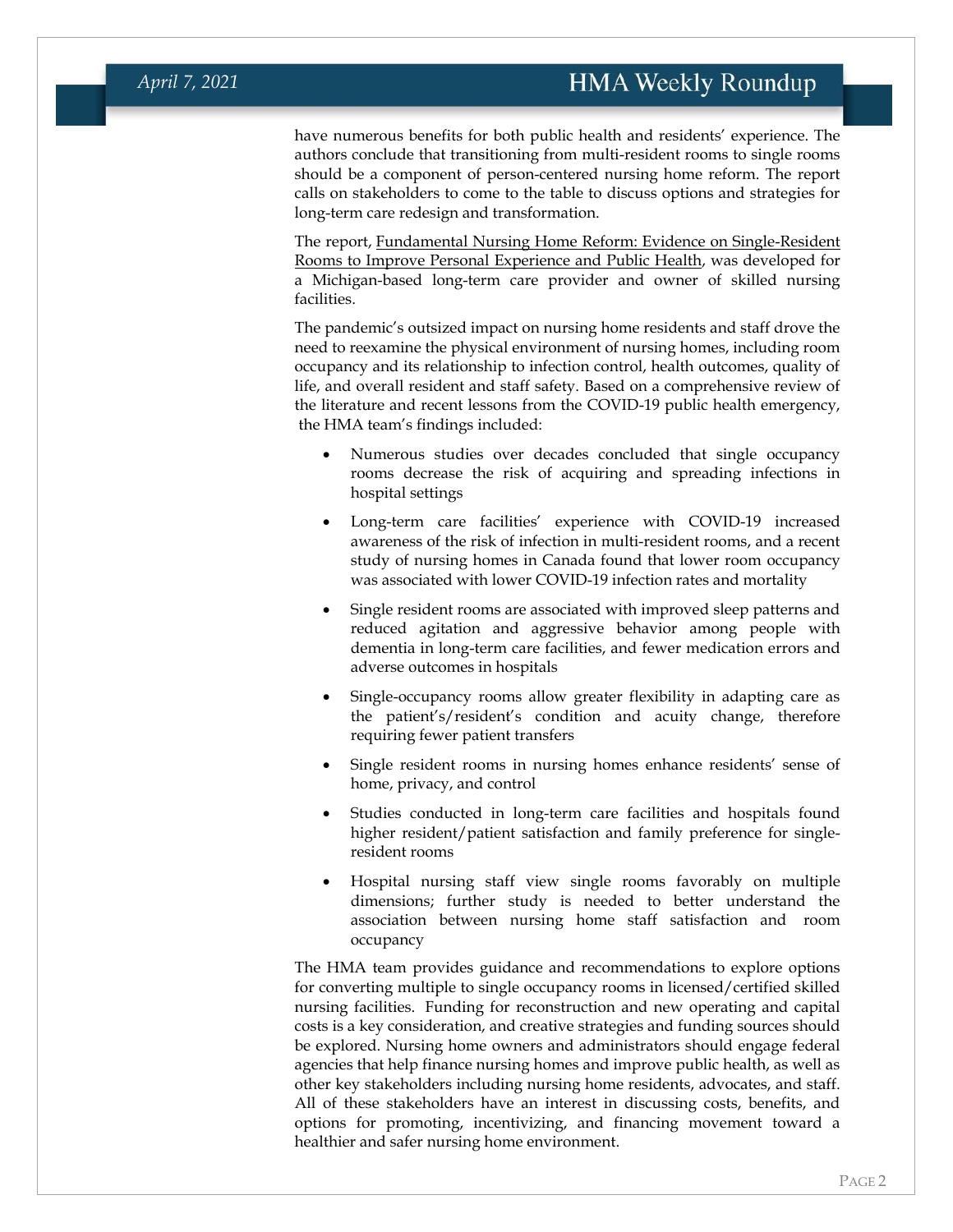HMA colleagues [Sharon Silow-Carroll, MBA,](https://www.healthmanagement.com/our-team/staff-directory/name/sharon-silow-carroll/) MSW, [Deborah Peartree, RN,](https://www.healthmanagement.com/our-team/staff-directory/name/deb-peartree/)  [MS,](https://www.healthmanagement.com/our-team/staff-directory/name/deb-peartree/) [Susan Tucker, CPA,](https://www.healthmanagement.com/our-team/staff-directory/name/susan-tucker/) and [Anh Pham](https://www.healthmanagement.com/our-team/staff-directory/name/anh-pham/) conducted the research and analysis and prepared this report. An appendix prepared by the national accounting firm Plante Moran provides estimates of new costs and other considerations related to transitioning to single-resident rooms, based on data from two Michigan-based multi-facility long-term care organizations.

# <span id="page-2-0"></span>LEAVITT PARTNERS BECOMES PART OF HEALTH MANAGEMENT ASSOCIATES

On April 2, 2021, Jay Rosen, founder and president of Health Management Associates (HMA), and Governor Mike Leavitt, founder and Chair of Leavitt Partners, announced the two firms have come together as one entity. Leavitt Partners will continue operating as Leavitt Partners, an HMA Company.

"Leavitt Partners is widely respected for its health policy guidance, strategic advisory services, and role as a convener," Rosen said. "We believe their experience paired with the work we do at all levels of government – especially with states and counties – will further enhance our client services and be a powerful force for positive change."

Governor Leavitt said, "Our discussions started with an aligned mission to improve healthcare and our nation's capacity to care for its most vulnerable people. While both Leavitt Partners and HMA operate at the intersection of healthcare and government, our areas of emphasis are highly complementary and strengthen the offerings and footprint of both firms."

Upon conclusion of his service as secretary of U.S. Department of Health  $\&$ Human Services (HHS) in 2009, Governor Leavitt formed Leavitt Partners to help clients navigate their transition to new and better models of care. The firm has become a leader in the value-based care movement and is a respected convener, leading collaborative alliances in pursuit of solutions to complex health policy problems. The firm is also seen as a trusted advisor, helping clients navigate market change and identify strategic growth opportunities. Leavitt Partners has more than 90 employees and has served clients in all 50 states.

Rosen and Governor Leavitt will serve as co-chairs of HMA, and Leavitt will continue in his role at Leavitt Partners. Rosen will continue to serve as president of HMA. Terms of the agreement do not include Leavitt Equity Partners, a private equity firm.

Founded in 1985, HMA is an independent, national research and consulting firm specializing in publicly funded healthcare and human services policy, programs, financing, and evaluation. Clients include government, public and private providers, health systems, health plans, community-based organizations, institutional investors, foundations, and associations. With 22 offices and over 225 multidisciplinary consultants coast to coast, HMA's expertise, services, and team are always within client reach.

HMA: <https://www.healthmanagement.com/>

Leavitt Partners: <https://leavittpartners.com/>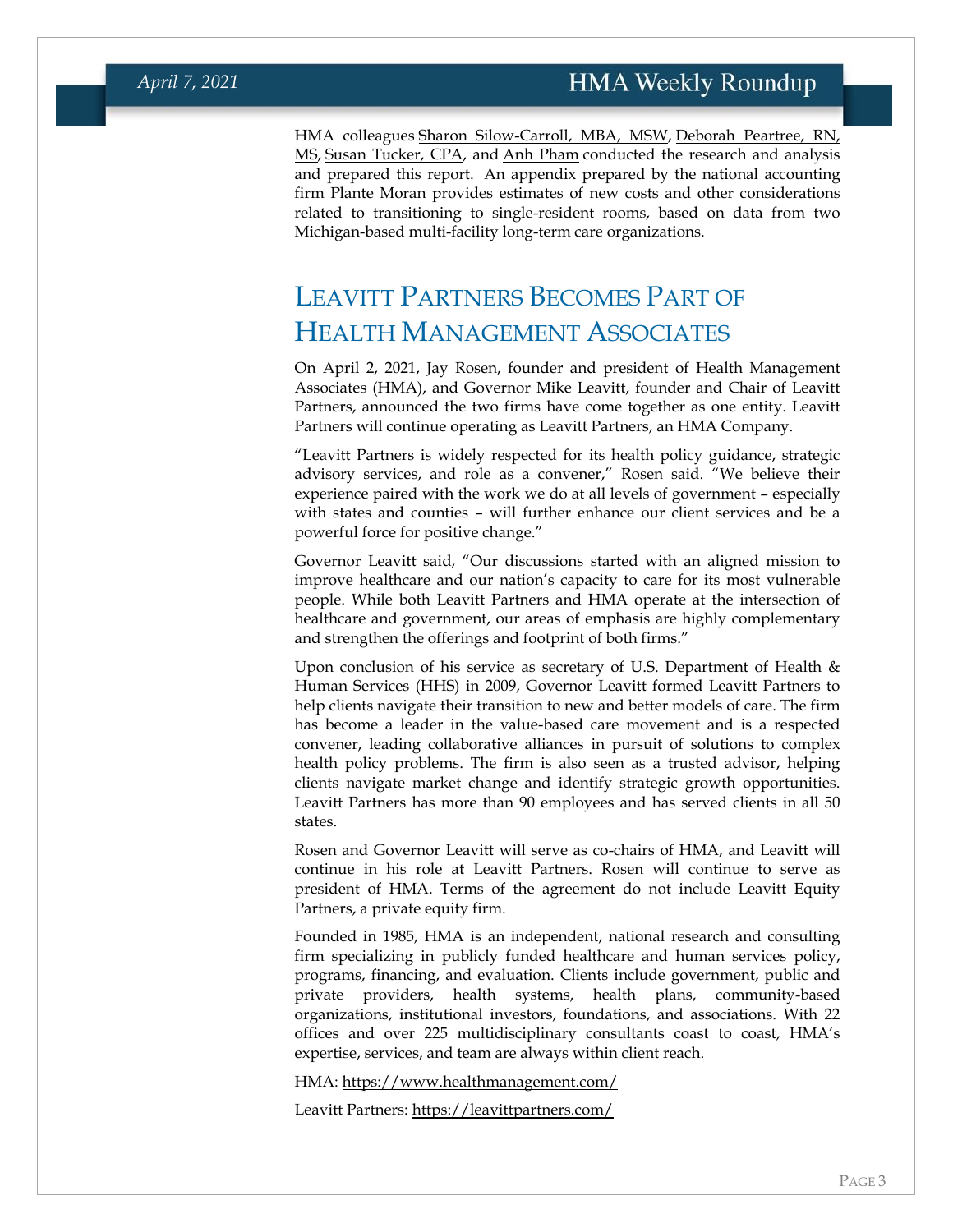

### <span id="page-3-0"></span>*Arkansas*

**Arkansas Names Elizabeth Pitman Medicaid Director.** Arkansas announced on April 5, 2021, that Elizabeth Pitman has been named director of the state Division of Medical Services (DMS), replacing Janet Mann effective April 23. Pitman, who is currently deputy director, was most recently assistant director of the Division of Developmental Disabilities Services, which like DMS, is a division of the Arkansas Department of Human Services. Mann will join the private sector. [Read More](http://view.comms.dhs.arkansas.gov/?qs=3c7fb1d6e5633f18cf632cb484639a995ffeedc185d32235146ae8ea4c15a8daa87b044de5337ef5e7d3d2c1d3b847fcc7f45e68f5bdd6ba14428cbce30401b2a91e40e3ee7577b9)

# *California*

**California Announces Public Comment Period for CalAIM Waiver.** The Department of Health Care Services (DHCS) announced on April 6, 2021, the start of the public comment period for the state's revised California Advancing and Innovating Medi-Cal (CalAIM) Section 1115 demonstration waiver proposal. The current waiver expires December 31, 2021. DHCS also seeks an amendment to expand the existing Specialty Mental Health Services (SMHS) Section 1915(b) waiver and consolidate Medi-Cal managed care, dental managed care, SMHS, and the Drug Medi-Cal Organized Delivery System under a single 1915(b) waiver. The end of the public comment period is May 6, 2021. [Read More](https://www.dhcs.ca.gov/provgovpart/Pages/CalAIM-1115-and-1915b-Waiver-Renewals.aspx)

### *Colorado*

**Senate Committee Clears Bills Addressing Medicaid Birth Control Coverage, Preventive Care.** *The Denver Post* reported on April 5, 2021, that Democratic lawmakers in Colorado have introduced a series of bills aimed at increasing access to birth control services for Medicaid beneficiaries, expanding the types of providers and location sites that provide abortion services, and requiring insurers to cover preventive care and treatment. All three bills have passed the Colorado Senate Health and Human Services Committee. [Read More](https://www.denverpost.com/2021/04/05/birth-control-abortion-colorado-legislature-reproductive-health/)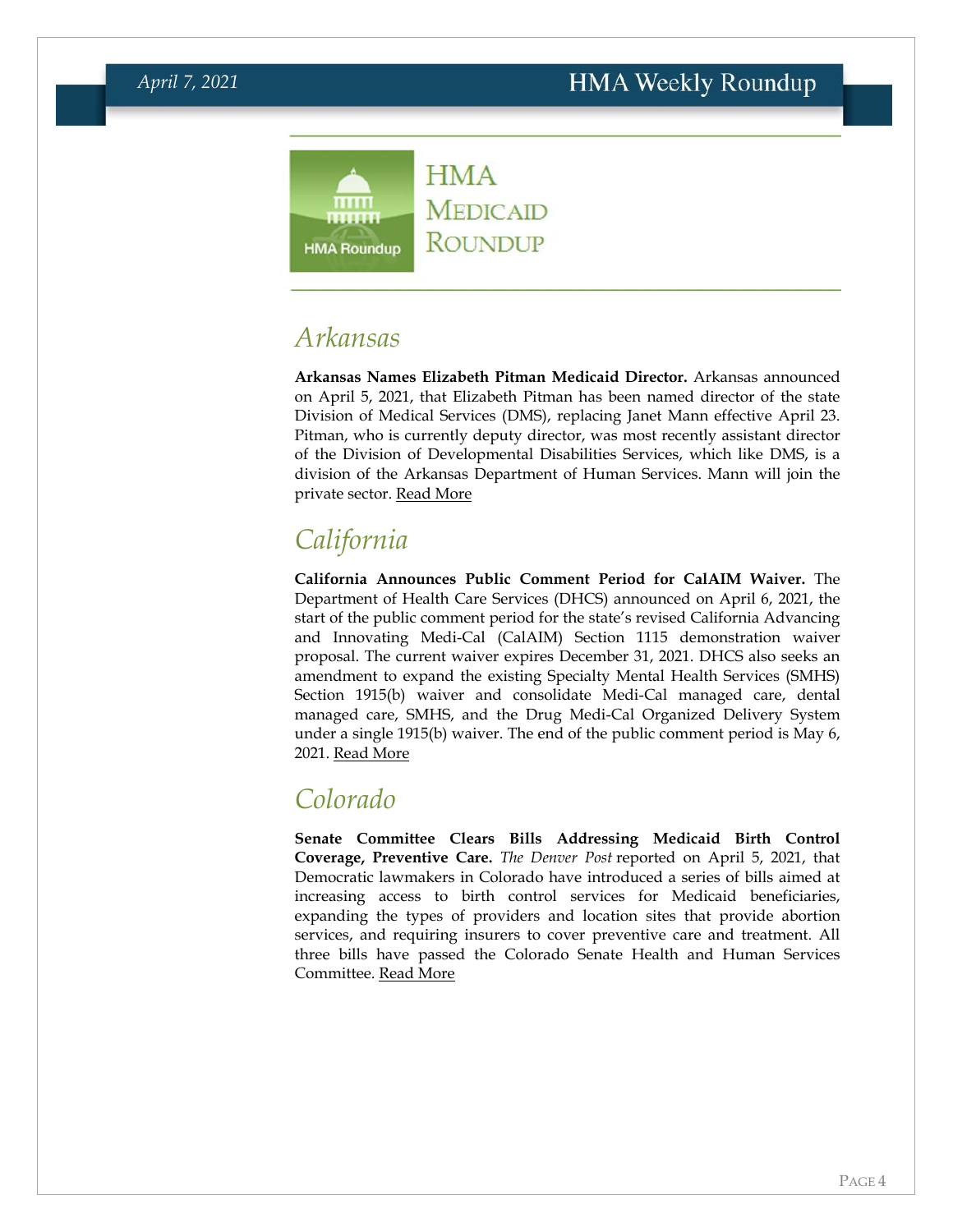## *Georgia*

**Georgia Limited Medicaid Expansion with Work Requirements Proposal Faces Opposition from Warnock, Ossoff.** *The Georgia Recorder* reported on April 5, 2021, that U.S. Senators Raphael Warnock (D-GA) and Jon Ossoff (D-GA) asked federal regulators in a [letter](https://www.warnock.senate.gov/press-releases/medicaid-waiver-letter-senator-reverend-warnock-and-georgia-delegation-letter-to-secretary-xavier-becerra/) to "fully rescind" approvals that would allow the state to implement a limited Medicaid expansion plan with work requirements. In a letter to the U.S. Department of Health and Human Services and the Centers for Medicare & Medicaid Services, Warnock and Ossoff joined other Congressional Democrats in calling for full expansion utilizing new federal funding incentives. State officials have vowed to implement the plan by July 1, despite Biden administration opposition. [Read More](https://georgiarecorder.com/brief/georgias-congressional-dems-urge-biden-to-scrap-states-medicaid-plan/)

#### <span id="page-4-0"></span>*Indiana*

**Bill Seeks Payment Parity for Out-of-State Children's Hospitals.** *Kaiser Health News* reported on April 5, 2021, that Indiana lawmakers are working on a bill that would boost Medicaid payments to out-of-state children's hospitals in neighboring states like Illinois, Kentucky, Michigan, and Ohio to near-parity with in-state providers. The Indiana House and Senate have passed versions of the bill, and they are expected to reconcile differences shortly. [Read More](https://khn.org/news/article/families-with-sick-kids-on-medicaid-seek-easier-access-to-out-of-state-hospitals/)

**Indiana Alternative Medicaid Expansion Is Questioned in Federal Report.**  *Kaiser Health News* reported on April 1, 2021, that Indiana's alternative Medicaid expansion program, known as Healthy Indiana Plan (HIP) 2.0, proved no better at improving health and access than other state expansions, according to a [federally commissioned study.](https://www.medicaid.gov/medicaid/section-1115-demonstrations/downloads/summative-eval-rpt-indiana-2020.pdf) Beneficiaries under HIP 2.0 pay monthly premiums and manage health savings accounts. Results were mixed when compared to non-expansion states, the study found. The study, by the Social & Scientific Systems and the Urban Institute, faced data limitations. [Read More](https://khn.org/news/article/indianas-medicaid-expansion-designed-by-pence-and-verma-panned-in-federal-report/)

#### <span id="page-4-1"></span>*Iowa*

**Iowa Senate Approves Medicaid Primary Care Capitation Pilot Program.**  *KMA Land* reported on April 1, 2021, that the Iowa Senate approved a Medicaid pilot program that would allow eligible childless adults and pregnant women to receive primary care under a capitated provider arrangement. The bill, which now heads to the House, directs the state Department of Human Services to develop a program to begin in 2022. Read [More](https://www.kmaland.com/news/iowa-senate-approves-pilot-program-allowing-medicaid-recipients-to-have-direct-primary-care-agreements/article_0b368992-9232-11eb-b447-bb83e3b93d40.html)

#### *Kansas*

**Kansas Senate Confirms Steven Anderson as Medicaid Inspector General.** *WIBW* reported on April 6, 2021, that the Kansas Senate unanimously approved the nomination of Steven Anderson as Medicaid inspector general. Anderson, who was previously with the state's Medicaid Fraud and Abuse Division, replaces Sarah Fertig, who resigned in July 2020. [Read More](https://www.wibw.com/2021/04/06/kansas-senate-approves-next-medicaid-inspector-general/)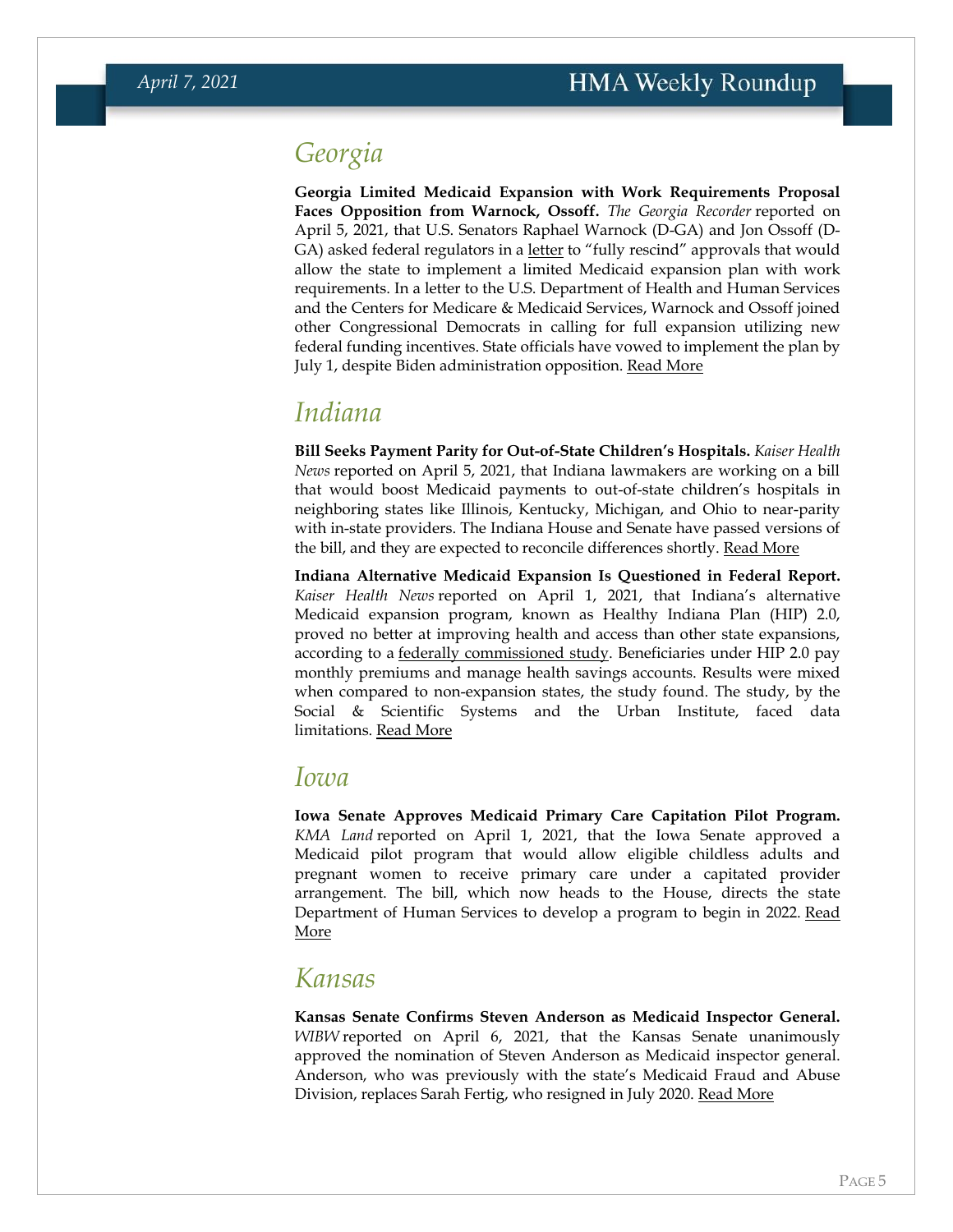#### *Massachusetts*

**Health Plan Exits Commercial Market to Focus on Medicare, Medicaid, Exchange Plans.** *The Boston Globe* reported on March 31, 2021, that Massachusetts-based Fallon Health will exit the commercial health insurance market and focus instead on Medicare Advantage, Medicaid, and Exchange plans. About 84 percent of Fallon's revenues comes from governmentsponsored health care programs. [Read More](https://www.bostonglobe.com/2021/03/31/business/fallon-health-leave-commercial-insurance-market/)

## <span id="page-5-0"></span>*Michigan*

**Michigan Medicaid Work Requirements Waiver Rescinded.** *The Detroit Free Press* reported on April 7, 2021, that the Centers for Medicare & Medicaid Services (CMS) rescinded Michigan's inoperable Medicaid work requirements waiver. In a letter to the state, CMS called the requirements "infeasible in light of COVID-19 restrictions that require the state to continue to cover beneficiaries" and questioned whether they promote the program's core mission. The Biden administration alerted Michigan and other states in February it might rescind work requirement waivers. [Read More](https://www.freep.com/story/news/local/michigan/2021/04/07/michigan-medicaid-work-requirement-revoked/7117611002/)

#### <span id="page-5-1"></span>*Missouri*

**Missouri Taps Kirk Mathews as Interim Medicaid Director.**  *Missourinet* reported on April 6, 2021, that MO HealthNet's chief transformation officer and former Missouri House Representative Kirk Mathews has been named interim Medicaid director, replacing Todd Richardson, who is out on leave. Mathews served two terms in the Missouri House from 2015 to 2018. [Read More](https://www.missourinet.com/2021/04/06/missouris-house-budget-committee-chair-outlines-alternative-to-medicaid-expansion-kirk-mathews-is-acting-medicaid-director/)

**House Lawmaker Proposes Spending on Programs Other Than Medicaid Expansion.** *Missourinet* reported on April 6, 2021, that Missouri House Budget Committee Chairman Cody Smith (R-Carthage) proposed spending \$1 billion on programs other than Medicaid expansion, including \$735.5 million in transitional payments related to reimbursement methodology reforms in the state's MO HealthNet Medicaid program. Other funds would go to long-term care services in nursing facilities and programs like respite care, adult day care, and home-delivered meals. House Democrats are expected to oppose the plan. Voters in Missouri approved a Medicaid expansion ballot measure, which requires the state to expand by July 2021. [Read More](https://www.missourinet.com/2021/04/06/missouris-house-budget-committee-chair-outlines-alternative-to-medicaid-expansion-kirk-mathews-is-acting-medicaid-director/)

# *New Jersey*

**New Jersey Governor's Budget Proposal Includes \$20 Million to Provide Health Coverage to All Uninsured Children.** *Insider NJ* reported on March 30, 2021, that New Jersey Governor Phil Murphy's proposed fiscal 2022 budget includes \$20 million to extend health coverage to the state's 90,000 uninsured children. Phase one of the initiative, dubbed Cover All Kids, would eliminate the 90-day waiting period for enrolling in the Children Health's Insurance Program, remove premiums, and develop targeted outreach efforts for eligible children. This phase would impact about 53,000 children. Phase two would extend coverage to children of undocumented immigrants. [Read More](https://www.insidernj.com/press-release/murphy-highlights-cover-kids-initiative-provide-new-jersey-kids-health-insurance/)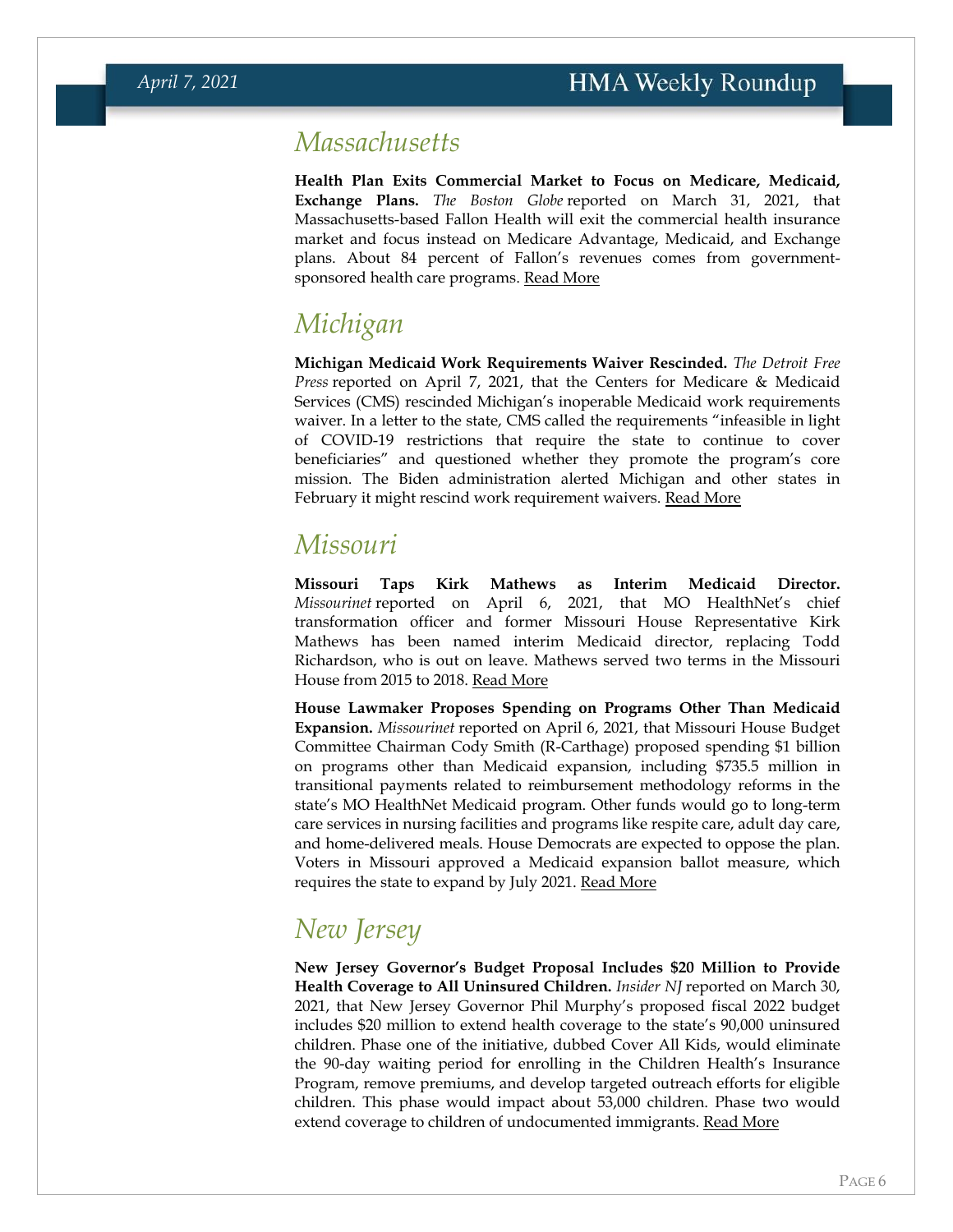#### <span id="page-6-0"></span>*New York*

#### HMA Roundup – Cara Henley (Email [Cara\)](mailto:chenley@healthmanagement.com)

**New York to Delay Medicaid Pharmacy Carve-Out Until 2023.** *Crain's New York* reported on April 7, 2021, that New York would delay moving Medicaid pharmacy benefits from managed care to fee-for-service by two years until April 1, 2023, under a budget agreement announced by lawmakers and Governor Cuomo. The budget bill does not include a reimbursement fund for 340B-covered entities. [Read More](https://www.crainsnewyork.com/health-pulse/pharmacy-benefit-carve-outs-2-year-delay-buys-opponents-time-repeal)

**New York Lawmakers Agree on Minimum Nursing Home Spending, Staffing Levels.** *Crain's New York* reported on April 6, 2021, that New York would require nursing homes to spend at least 70 percent of revenues on patient care, including 40 percent on resident-facing staff, according to a proposed health and mental hygiene budget. Nursing homes that fail to meet the requirement would need to put the difference into the state's nursing home quality pool. The bill, which lawmakers are expected to approve this week, has the potential to shift an estimated \$500 million in revenue to resident care and staffing, according to an analysis by Local 1199 of the Service Employee International Union. [Read More](https://www.crainsnewyork.com/health-pulse/state-budget-bill-details-nursing-home-spending-mandates)

### *North Carolina*

**North Carolina Senate Democrats Introduce Medicaid Expansion Bill.** *The Center Square* reported on April 6, 2021, that North Carolina Senate Democrats have introduced a Medicaid expansion bill that would insure about 600,000 individuals. The proposal, sponsored by state Senators Gladys Robinson (D-Guilford) and Ben Clark (D-Hoke), would also aim to decrease the state's high infant mortality rate, curtail health disparities among communities of color, and create jobs. The state House plans to file a similar bill. [Read More](https://www.thecentersquare.com/north_carolina/north-carolina-democrats-launch-new-effort-to-expand-medicaid/article_6073389a-96fd-11eb-b013-cf7294abef1b.html)

#### <span id="page-6-1"></span>*Ohio*

**Ohio Awards OhioRISE Managed Behavioral Plan Contract.** The Ohio Department of Medicaid announced on April 5, 2021, that it awarded CVS Health/Aetna a contract to serve as the statewide managed care plan for OhioRISE (Ohio Resilience through Integrated Systems and Excellence), a new prepaid inpatient program for foster children and children with serious or complex behavioral health needs. The contract will run from January 5, 2022, through June 30, 2024, with optional annual renewals. OhioRise hopes to enroll 55,000 to 60,000 individuals up to age 21. Enrollees will continue to receive physical health coverage through the state's Medicaid managed care program. [Read More](https://medicaid.ohio.gov/Portals/0/Press%20Releases/OhioRISE-Award-Press-Release_4-5-21-FINAL.pdf)

**Medicaid Plan Says PBM Lawsuit Is Not Justified.** *The Columbus Dispatch* reported on April 5, 2021, that Centene said nothing justifies the Ohio lawsuit claiming its Buckeye Health Plan used Medicaid funds to pay wholly owned company subsidiaries for duplicative pharmacy benefit management services. While the lawsuit was filed by Ohio Attorney General Dave Yost in Franklin County Common Pleas Court under seal, Centene filed its response in the U.S. District Court for the Southern District of Ohio arguing that the lawsuit should be made public. [Read More](https://www.dispatch.com/story/news/2021/04/05/health-care-colossus-centene-dismissal-ohio-pbm-lawsuit-dave-yost-medicaid/7088381002/)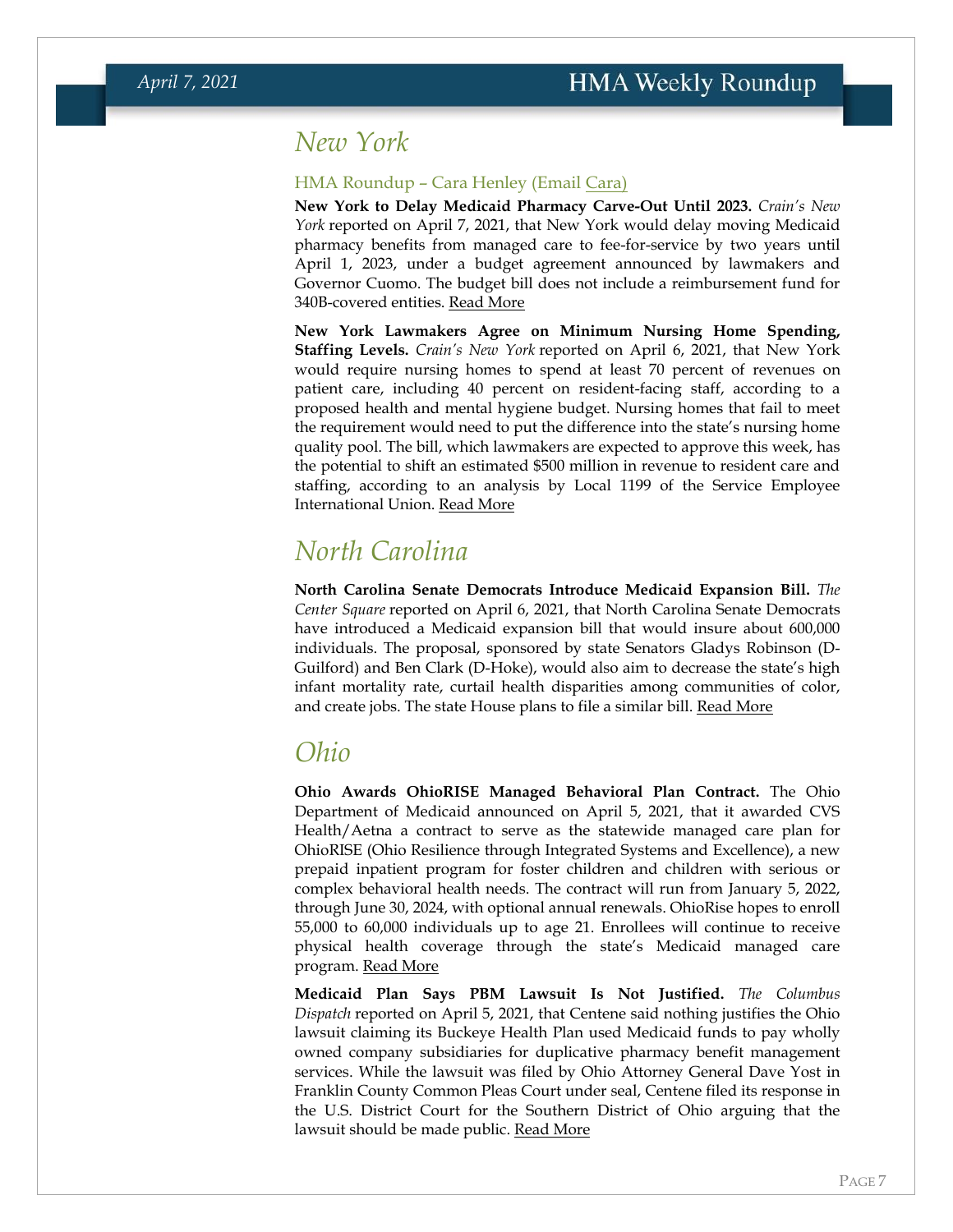#### *Oregon*

**Oregon Health Providers, Plans Pledge to Increase Value-based Payment Arrangements.** *Modern Healthcare* reported on April 2, 2021, that 40 Oregon healthcare organizations, including some of state's largest health systems and insurers, signed a pledge to tie 70 percent of payments to capitated and other alternative payment models by 2024. Signatories include AllCare Health, Trillium Community Health Plan, Yamhill Community Care, PacificSource Health Plans, Intercommunity Health Network Coordinated Care Organization, Columbia Pacific Coordinated Care Organization, Eastern Oregon Coordinated Care Organization, and Umpqua Health Alliance. The voluntary compact, which is sponsored by the Oregon Health Authority and the Oregon Health Leadership Council, aligns with state efforts to reduce the healthcare cost growth rate to 3.4 percent from 6.5 percent currently. Read [More](https://www.modernhealthcare.com/payment/40-oregon-providers-insurers-sign-value-based-care-pact)

#### <span id="page-7-0"></span>*South Carolina*

**South Carolina Awards Medicaid Recovery Audit Contractor Contract to HMS.** The South Carolina Department of Health and Human Services (SCDHHS) announced on April 6, 2021, that it has awarded a Medicaid recovery audit contractor (RAC) contract to Health Management Systems (HMS). [Read More](https://content.govdelivery.com/accounts/SCDHHS/bulletins/2cb0396)

#### *Texas*

**Waiver Amendments for Medically Fragile Adults, NEMT Are Open for Public Comment.** The Centers for Medicare & Medicaid Services (CMS) on April 2, 2021, opened public comments for two Texas 1115 Medicaid waiver amendments. The [first waiver amendment](https://content.govdelivery.com/accounts/USCMSMEDICAID/bulletins/2cafb5a) will allow the state to provide benefits to medically fragile adults whose needs exceed existing cost limits through the STAR+PLUS program. The [second waiver amendment](https://content.govdelivery.com/accounts/USCMSMEDICAID/bulletins/2caf909) will allow the state to require managed care organizations to provide non-emergency medical transportation (NEMT). The federal public comment period for both waivers is open through May 2, 2021.

# *Virginia*

**Virginia Submits 1115 Waiver Amendment to Extend Medicaid Postpartum Coverage to Full Year.** Virginia announced on April 7, 2021, that it submitted an amendment to its Section 1115 waiver demonstration to extend Medicaid postpartum coverage from two months to a full year for pregnant women with incomes below 205 percent of poverty and without eligibility for other postpartum coverage. The federal public comment period will run from April 7 through May 7, 2021. [Read More](https://content.govdelivery.com/accounts/USCMSMEDICAID/bulletins/2cbb2ce)

**Virginia Ends Rule Requiring Immigrants to Work 10 Years Before Receiving Medicaid.** *WVTF* reported on April 6, 2021, that Virginia ended a rule requiring proof of 10 years of work in order for immigrants with five years of legal residency to become eligible for Medicaid, effective April 1. The Virginia Department of Medical Services estimates that 4,000 people could become newly eligible because of the change. <u>[Read More](https://www.wvtf.org/post/virginia-eliminates-immigrants-work-requirement-medicaid#stream/0)</u>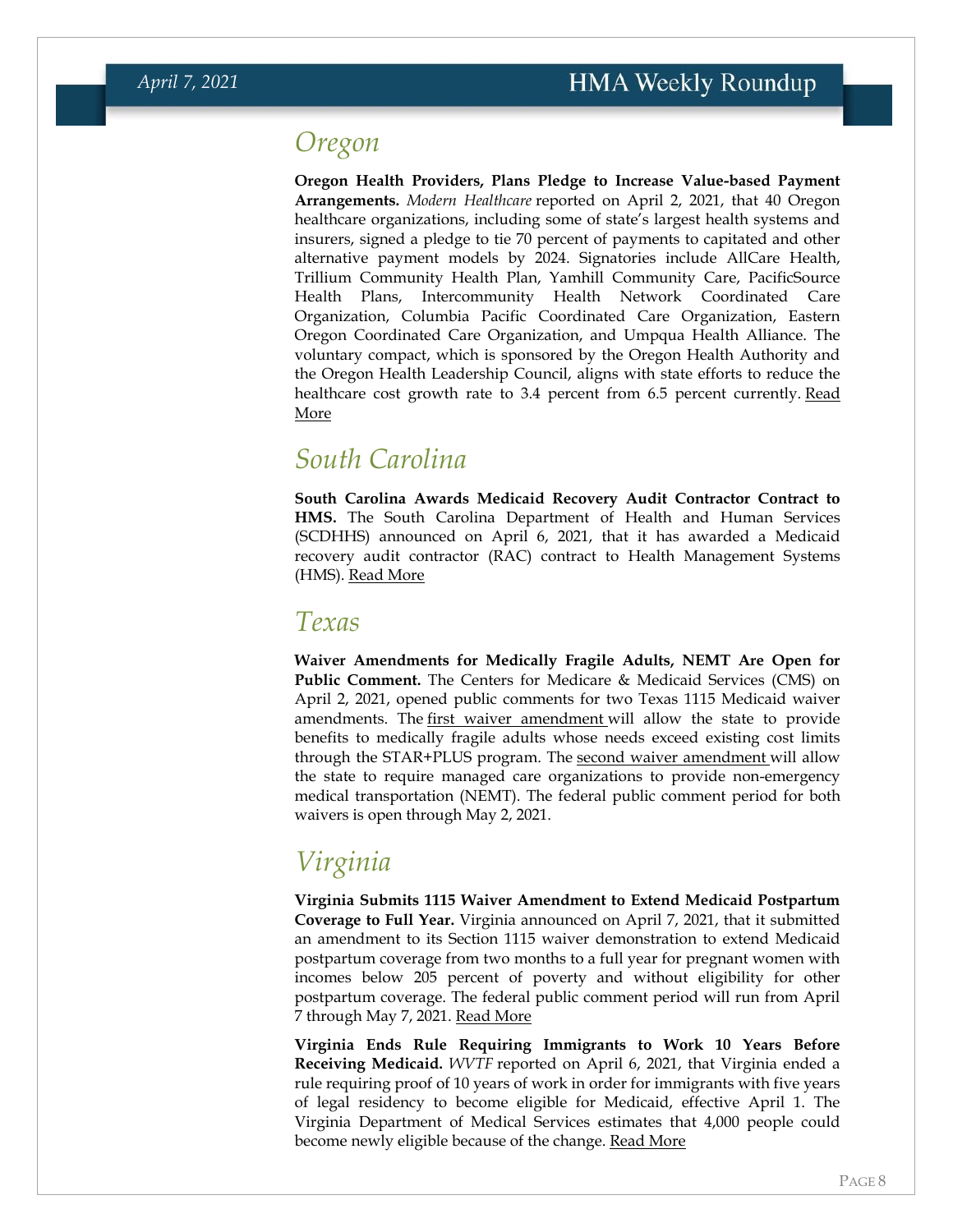# *Wyoming*

**Wyoming Senate Committee Rejects Medicaid Expansion Bill.** *The Associated Press* reported on March 31, 2021, that the Wyoming Senate Labor, Health and Social Services Committee voted to reject a House bill to implement Medicaid expansion for more than 24,000 individuals at 138 percent of poverty. A similar Senate bill failed to advance last week. [Read More](https://apnews.com/article/wyoming-financial-markets-medicaid-cheyenne-national-debt-a1d78180025239c91b46a6cf8cdec875)

**Wyoming Enacts Law Allowing Schools to Bill Medicaid for Certain Services.** *SweetwaterNOW* reported on April 1, 2021, that Wyoming Governor Mark Gordon signed a bill allowing schools to bill Medicaid for certain services provided by psychologists, social workers, and special education programs. The bill, which is effective July 1, 2022, will also allow school districts to receive Medicaid reimbursements for administrative costs. Read [More](https://www.sweetwaternow.com/governor-signs-school-based-medicaid-bill/)

### *National*

**Transition to Provider Value-Based Contracts Is Still Slow.** *Modern Healthcare* reported on April 6, 2021, that the transition to provider value-based or risk-based contracts remains slow, impacting the potential benefits of population health management. Two-thirds of providers in risk-based contracts reported less than 20 percent of their organization's revenue was at risk in 2019. [Read More](https://www.modernhealthcare.com/finance/population-health-still-odds-fee-service)

**Over 20 Percent of Women With Prenatal Medicaid Coverage Became Uninsured After Giving Birth, Study Finds.** *Health Affairs* released a report on April 6, 2021, which found that 21.9 percent of new mothers with Medicaidcovered prenatal care became uninsured two to six months postpartum. The report, which analyzed Medicaid-covered prenatal care from 2015 to 2018 in 43 states also found that 26.8 percent of new mothers with prenatal Medicaid coverage were uninsured before pregnancy. Data is from the Centers for Disease Control and Prevention's Pregnancy Risk Assessment Monitoring System. [Read More](https://www.healthaffairs.org/doi/suppl/10.1377/hlthaff.2020.01678)

**New Medicaid Reporting Requirements Could Lead to Higher Base Rates.**  *Modern Healthcare* reported on April 5, 2021, that state Medicaid reporting requirements under development could lead to higher base rates and reduced supplemental payments. The U.S. Department of Health and Human Services has until October 1, 2021, to revamp reporting and transparency requirements for states that make Medicaid supplemental payments to providers. [Read More](https://www.modernhealthcare.com/medicaid/changes-medicaid-supplemental-payments-could-follow-new-state-reporting-requirements)

**Charity Care Less Prevalent in Not-For-Profit Hospitals, Study Shows.**  *Modern Healthcare* reported on April 5, 2021, that not-for-profit hospitals provide less charity care than for-profit and government-run hospitals, according to a study published in *Health Affairs*. Data shows that charity care equaled 2.3 percent of total expenses at not-for-profit hospitals in 2018, compared with 3.8 percent at for-profits and 4.1 percent at government-run hospitals. [Read More](https://www.modernhealthcare.com/not-profit-hospitals/not-profit-hospitals-spend-less-charity-care-profit-public-providers)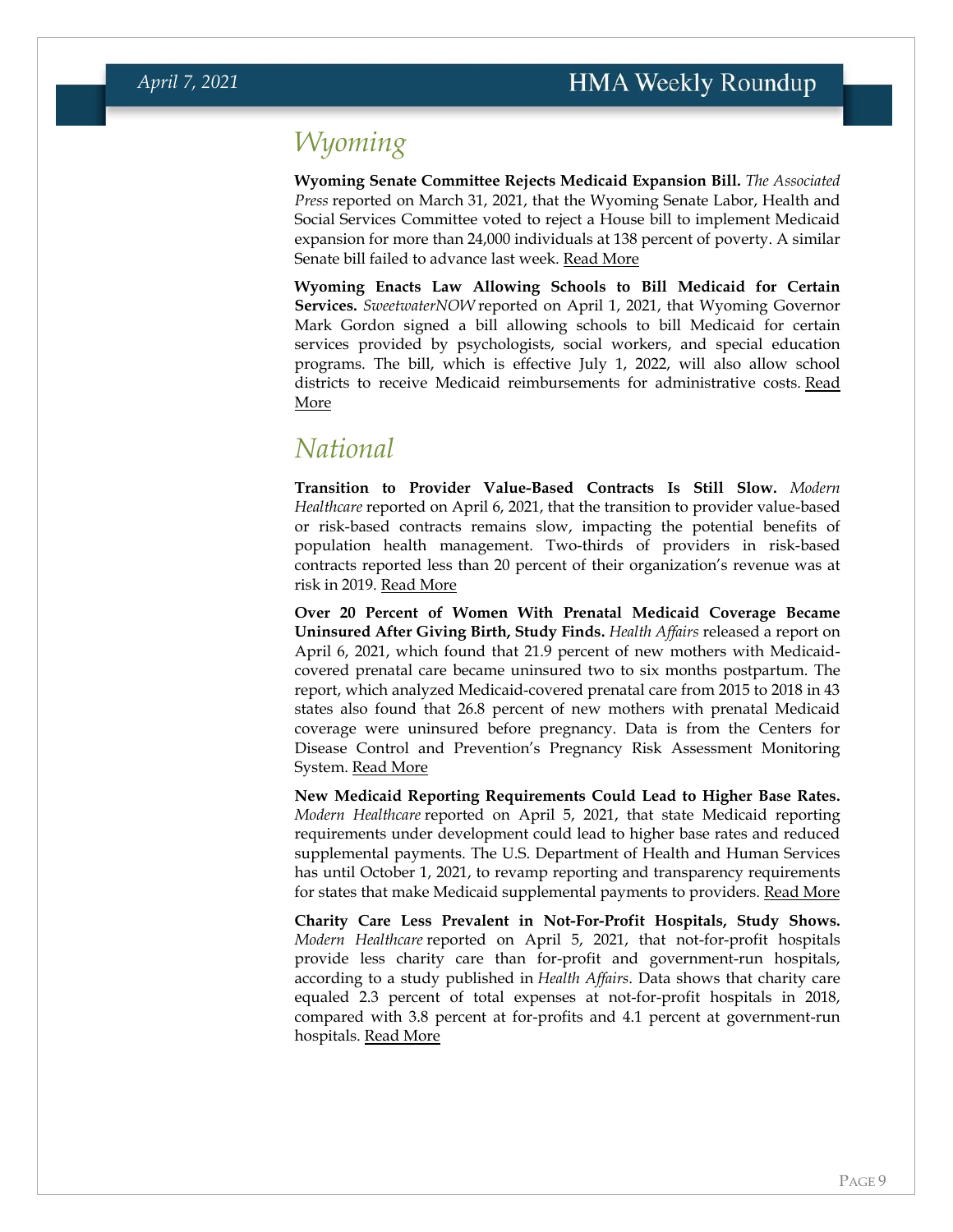**MACPAC Meeting Is Scheduled for April 8-9.** The Medicaid and CHIP Payment and Access Commission (MACPAC) announced on April 5, 2021, that its next meeting will be held April 8-9. Topics to be discussed are:

- **High-Cost Specialty Drugs**
- Care Integration in Dual Special Needs Plans
- Mental Health Services for Adults
- Behavioral Health Services for Children and Youth
- Electronic Health Records
- Non-emergency Medical Transportation
- Barriers to Home and Community Based Care
- Federal Requirements to Promote Quality Improvement in Medicaid and CHIP
- Transformed Medicaid Statistical Information System (T-MSIS)
- COVID-19 and Telehealth. [Read More](https://www.macpac.gov/public_meeting/april-2021-macpac-public-meeting/)

**MedPAC Votes to Recommend Simplified Medicare Alternative Payment Models.** *Modern Healthcare* reported on April 1, 2021, that the Medicare Payment Advisory Commission (MedPAC) voted to recommend to Congress that federal regulators simplify Medicare alternative payment models, including a reduction in the number of available models and better coordination across models. The recommendations, which will appear in the June report to Congress, include implementing a new Medicare Advantage benchmark policy and ensuring all vaccines are covered under Medicare Part B. [Read More](https://www.modernhealthcare.com/medicare/medpac-calls-fewer-pay-models-cutting-medicare-advantage-spending)

**HHS Announces Enhanced Exchange Premium Tax Credits.** The U.S. Department of Health and Human Services (HHS) announced on April 1, 2021, enhanced premium tax credits for Exchange plans purchased on HealthCare.gov, as directed by the American Rescue Plan. Average premiums are expected to decline on average \$50 per person per month, with three out of five uninsured adults eligible for a zero-premium plan. These additional savings will also be available to State-based Exchanges. HHS also announced an additional \$50 million in advertising to support the Special Enrollment Period outreach campaign, which now runs through August 15, 2021. Read [More](https://www.cms.gov/newsroom/press-releases/hhs-secretary-becerra-announces-reduced-costs-and-expanded-access-available-marketplace-health)

**Biden Proposes \$400 Billion for Medicaid Home and Community-Based Services.** *Modern Healthcare* reported on March 31, 2021, that the Biden administration unveiled a \$400 billion proposal to expand access to Medicaid home and community-based services (HCBS) for the elderly and people with disabilities. The proposal, which is part of President Biden's \$2 trillion infrastructure plan, also expands efforts to help move nursing home residents back into their homes. If approved, it would represent one of the largest financial investments made in HCBS. [Read More](https://www.modernhealthcare.com/politics-policy/biden-pushes-home-health-medicaid-coverage-400-billion-funding)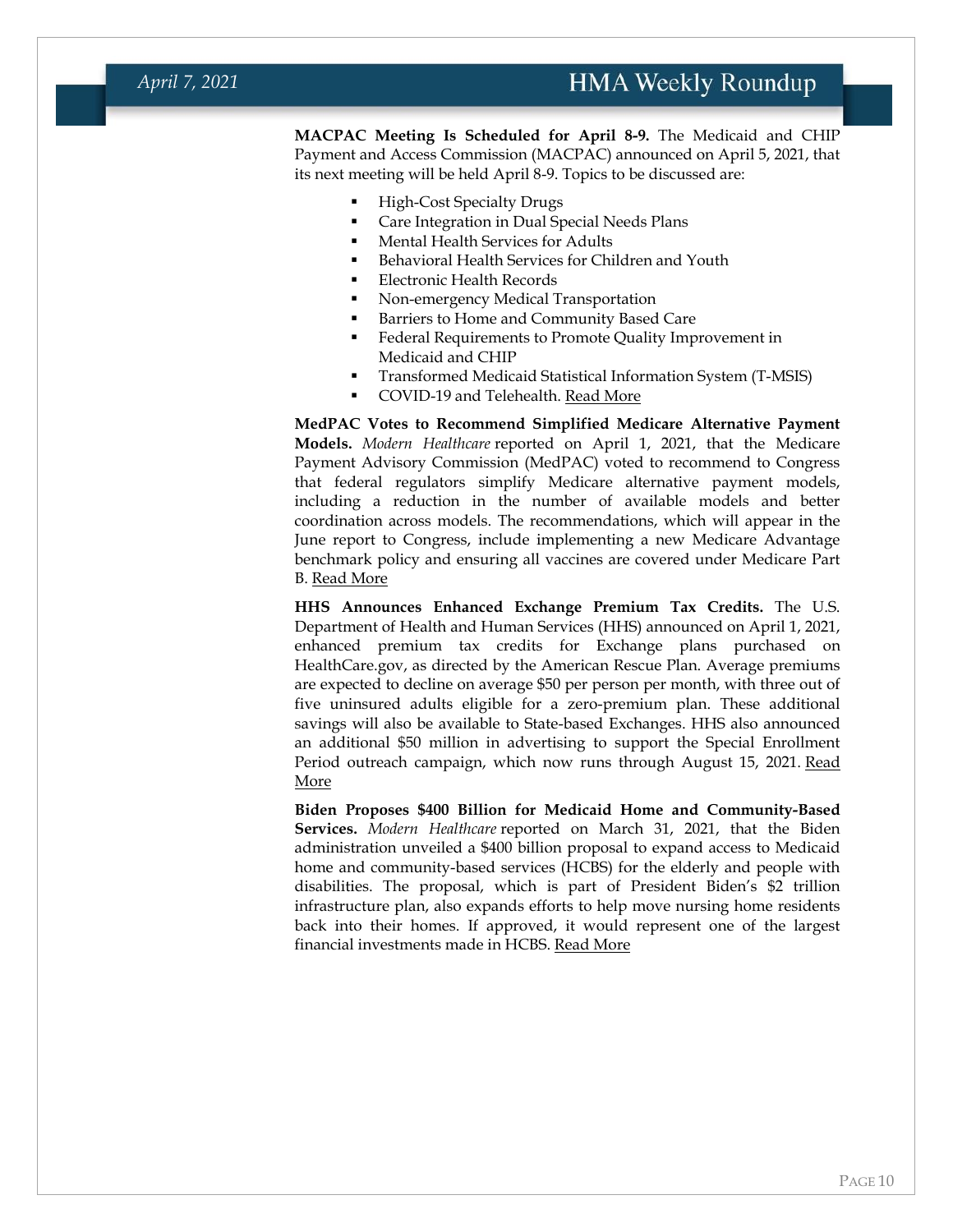<span id="page-10-0"></span>

#### **INDUSTRY NEWS**

**MedPAC Assesses Potential Impact of Private Equity on Medicare.** *Modern Healthcare* reported on April 2, 2021, that the Medicare Payment Advisory Commission (MedPAC) released research on the potential impact of private equity firms on Medicare, suggesting little short-term impact but possible long-term effects including increased spending and diminished access to care. MedPAC reported that private equity firms own less than 4 percent of hospitals and about 11 percent of nursing homes. Read [More](https://www.modernhealthcare.com/finance/private-equity-could-increase-long-term-medicare-spending-medpac-says)

**Bright Health Group Reportedly Hopes to Raise \$1 Billion in IPO.**  *Bloomberg* reported on April 1, 2021, that Bright Health Group, a digital health records company, is hoping to raise \$1 billion in an initial public offering (IPO) of common stock. Bright Health is reportedly working with JPMorgan Chase & Co., Morgan Stanley, and Barclays Plc on the offering. In September, Bright Health raised \$500 million in a funding round led by Tiger Global Management, T. Rowe Price Associates, and Blackstone Group, as well as existing investors NEA, Bessemer Venture Partners, and Greenspring Associates. [Read More](https://www.bloomberg.com/news/articles/2021-04-01/bright-health-is-said-to-plan-ipo-to-raise-1-billion-or-more)

**Bristol-Myers Squibb to Pay \$75 Million to Settle Medicaid Rebate Allegations.** *Westlaw Today/Reuters* reported on April 1, 2021, that Bristol-Myers Squibb has agreed to pay \$75 million to settle allegations that it underpaid rebates owed to state Medicaid programs. The allegations stem from a 2013 whistleblower lawsuit claiming that from 2007 to 2013, Bristol-Myers improperly deducted service fees and treated them as discounts to lower the average manufacturers' prices. Bristol-Myers was also alleged to have used a service agreement clause to hide price increases which in turn limited rebates owed. Under the settlement, \$41 million will go to the federal government, and the remainder will go to participating states. The whistleblower will receive about \$12 million from the federal share. Bristol-Myers did not admit to liability. [Read More](https://today.westlaw.com/Document/I14f15750933611eba611ab8310549db5/View/FullText.html)

**St. Croix Hospice Acquires IL-based Hospice Care of America.** *Hospice News* reported on April 1, 2021, that H.I.G. Capital portfolio company St. Croix Hospice has acquired Illinois-based Hospice Care of America. St. Croix serves has 39 locations in seven Midwestern states. Terms of the deal were not disclosed. [Read More](https://hospicenews.com/2021/04/01/st-croix-enters-illinois-market-with-hospice-care-of-america-purchase/)

**Pennant Group Acquires CO-based Home Health Agency.** *Home Health Care News* reported on April 1, 2021, that Pennant Group has acquired Pasco Southwest Home Health, which provides home health and personal care services throughout southwest Colorado. Pennant Group is comprised of 84 home health and hospice agencies and 54 senior living communities in 14 states. Terms of the deal were not disclosed. [Read More](https://homehealthcarenews.com/2021/04/the-pennant-group-acquires-colorado-home-health-agency/)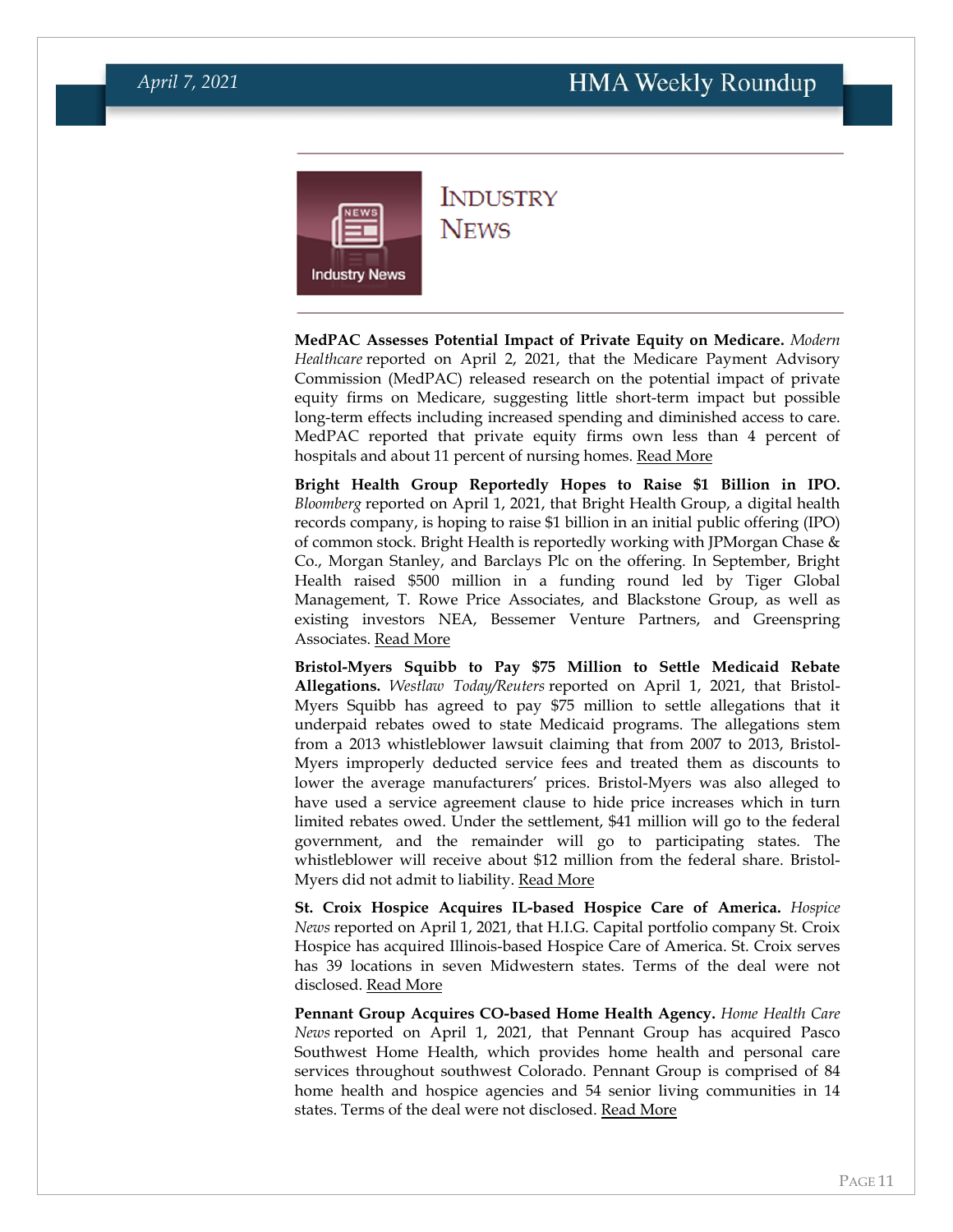**Gainwell Completes Acquisition of HMS.** Veritas Capital subsidiary Gainwell announced on April 1, 2021, that it has completed the acquisition of HMS Holdings Corp. Gainwell will maintain the HMS Medicaid-focused business lines, including coordination of benefits and payment integrity solutions delivered to states. Another Veritas-backed company, Cotiviti, has taken over the HMS payment integrity and population health management lines in the health plan and federal markets. [Read More](https://www.businesswire.com/news/home/20210401005826/en/Veritas-Capital-Backed-Gainwell-Completes-Acquisition-of-HMS)

**Halle Capital Management Invests in Dental Service Organization Planet Smile Partners.** Halle Capital Management announced on April 1, 2021, an investment in Planet Smile Partners, a dental service organization focused on pediatric and orthodontics providers. Planet Smile Partners will initially partner with New York-based Dentistry for Children Westchester. Dentistry for Children Westchester's founder, Gary Heitzler, DDS, will serve as chief executive of Planet Smile Partners. [Read More](https://www.businesswire.com/news/home/20210401005438/en/Halle-Capital-Management-Announces-Investment-in-Planet-Smile-Partners-a-Newly-Formed-Dental-Service-Organization-Focused-on-Pediatric-Dentistry-and-Orthodontics)

**Aveanna Healthcare Seeks to Raise \$100 Million in IPO.** Aveanna Healthcare Holdings, which provides pediatric and adult home care services, announced on April 1, 2021, that it is seeking to raise \$100 million in initial public offering (IPO) of common stock. The number of shares to be offered and the price range has yet to be determined. Barclays, J.P. Morgan, BMO Capital Markets, Credit Suisse, BofA Securities, Deutsche Bank, Jefferies, RBC Capital Markets and Truist Securities are the joint book-runners on the deal. [Read More](https://www.globenewswire.com/news-release/2021/04/01/2203737/0/en/Aveanna-Files-Registration-Statement-for-Proposed-Initial-Public-Offering.html)

**Advocate Aurora Enterprises Acquires MD-based Senior Helpers.** Advocate Aurora Enterprises announced on April 1, 2021, the acquisition of Marylandbased Senior Helpers, which provides meal planning services, transportation, and companionship services to elderly individuals. Senior Helpers has more than 320 franchised and corporate-owned locations in 44 states, Canada, and Australia. Terms of the deal were not disclosed. [Read More](https://homehealthcarenews.com/2021/04/we-own-the-full-health-care-continuum-advocate-aurora-enterprises-acquires-senior-helpers/)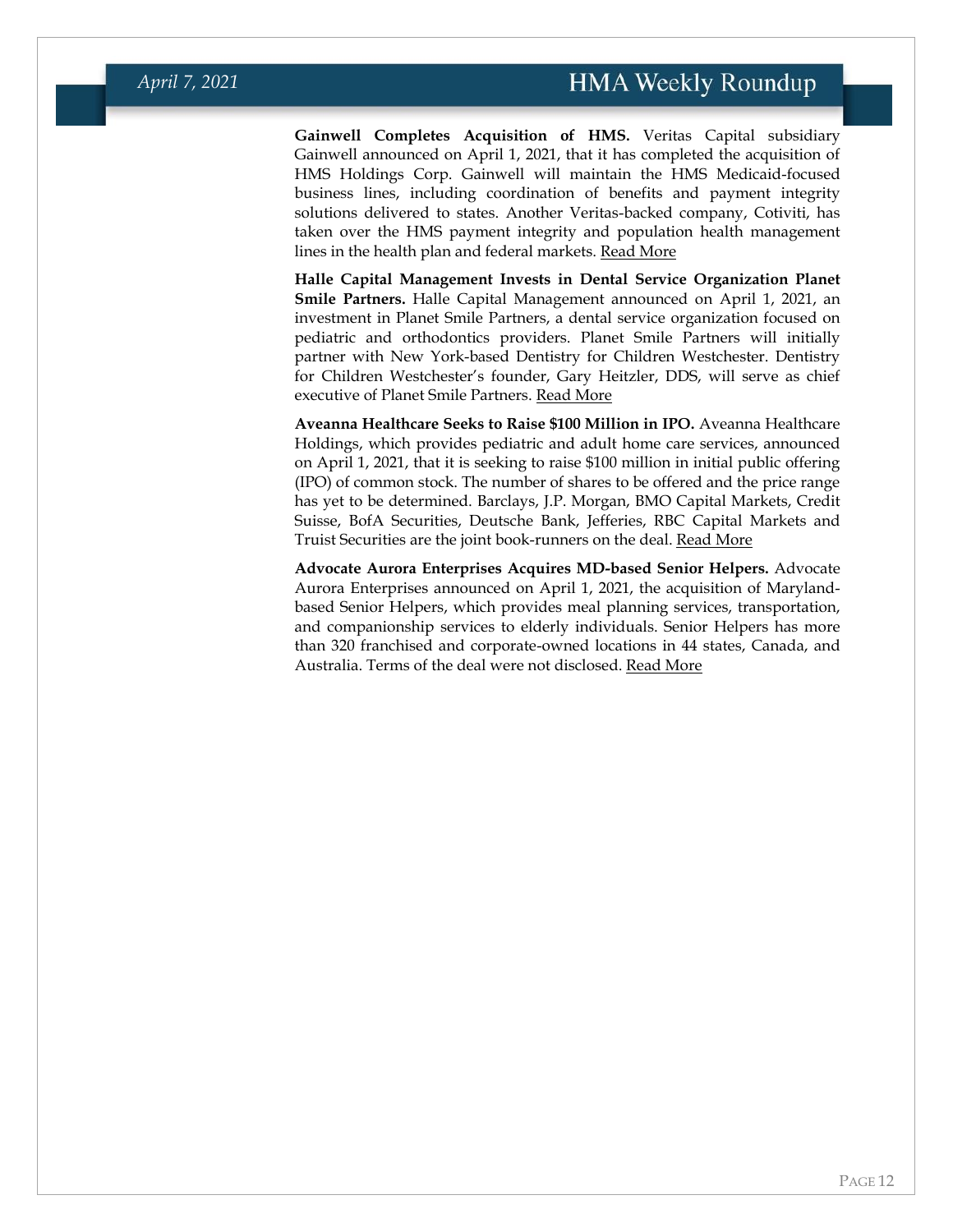# <span id="page-12-0"></span>HMA Weekly Roundup

# RFP CALENDAR

| Date                       | State/Program                                                      | Event              | <b>Beneficiaries</b>   |
|----------------------------|--------------------------------------------------------------------|--------------------|------------------------|
| January 26, 2021 - Delayed | Ohio                                                               | Awards             | 2,450,000              |
| Spring 2021                | Louisiana                                                          | <b>RFP Release</b> | 1,550,000              |
| May 10, 2021               | Minnesota MA Families, Children; MinnesotaCare (metro)             | Awards             | 548,000                |
| May 13, 2021               | Nevada                                                             | Proposals Due      | 600,000                |
| May 21, 2021               | North Dakota Expansion                                             | Awards             | 19,800                 |
| Summer 2021                | Rhode Island                                                       | <b>RFP Release</b> | 276,000                |
| June 11, 2021              | North Carolina - BH IDD Tailored Plans                             | Awards             | <b>NA</b>              |
| Q2 2021                    | <b>Tennessee</b>                                                   | <b>RFP Release</b> | 1,500,000              |
| July 1, 2021               | North Carolina - Phase 1 & 2                                       | Implementation     | 1,500,000              |
|                            |                                                                    | <b>RFP Release</b> |                        |
| July 1, 2021               | <b>Missouri</b>                                                    | Implementation     | 756,000                |
| <b>July 1, 2021</b>        | <b>Hawaii Quest Integration</b>                                    |                    | 378,000                |
| <b>July 1, 2021</b>        | <b>Hawaii Community Care Services</b>                              | Implementation     | 4,500                  |
| August 2021                | <b>Texas STAR Health</b>                                           | <b>RFP Release</b> | 36,500                 |
| September 7, 2021          | Nevada                                                             | Awards             | 600,000                |
| October 2021               | Minnesota Seniors and Special Needs BasicCare                      | <b>RFP Release</b> | 120.000                |
| October 1, 2021            | Oklahoma                                                           | Implementation     | 742,000                |
| November 2021              | Missouri                                                           | Awards             | 756,000                |
|                            | California Two Plan Commercial - Alameda, Contra Costa, Fresno,    |                    |                        |
| Late 2021                  | Kern, Kings, Los Angeles, Madera, Riverside, San Bernardino, Santa | <b>RFP Release</b> | 1,640,000              |
|                            | Clara, San Francisco, San Joaquin, Stanislaus, and Tulare          |                    |                        |
| Late 2021                  | California GMC - Sacramento, San Diego                             | <b>RFP Release</b> | 1,091,000              |
| <b>Late 2021</b>           | California Imperial                                                | <b>RFP Release</b> | 75,000                 |
|                            | California Regional - Alpine, Amador, Butte, Calaveras, Colusa, El |                    |                        |
| <b>Late 2021</b>           | Dorado, Glenn, Inyo, Mariposa, Mono, Nevada, Placer, Plumas,       | <b>RFP Release</b> | 286,000                |
|                            | Sierra, Sutter, Tehama, Tuolumne, Yuba                             |                    |                        |
| Late 2021                  | California San Benito                                              | <b>RFP Release</b> | 7,600                  |
| January 2022               | Minnesota MA Families and Children, MinnesotaCare                  | <b>RFP Release</b> | 543,000                |
| January 1, 2022            | Minnesota MA Families, Children; MinnesotaCare (metro)             | Implementation     | 548,000                |
|                            |                                                                    |                    |                        |
| January 1, 2022            | Nevada                                                             | Implementation     | 600,000                |
| January 1, 2022            | Massachusetts One Care (Duals Demo)                                | Implementation     | 150,000                |
| <b>January 1, 2022</b>     | North Dakota Expansion                                             | Implementation     | 19.800                 |
| January 5, 2022            | Ohio                                                               | Implementation     | 2,450,000              |
| February 2022              | <b>Texas STAR Health</b>                                           | Awards             | 36,500                 |
| July 1, 2022               | Rhode Island                                                       | Implementation     | 276,000                |
| July 1, 2022               | North Carolina - BH IDD Tailored Plans                             | Implementation     | <b>NA</b>              |
| <b>July 1, 2022</b>        | <b>Missouri</b>                                                    | Implementation     | 756,000                |
| Q2 2022                    | <b>Texas STAR+PLUS</b>                                             | <b>RFP Release</b> | 538,000                |
|                            | California Two Plan Commercial - Alameda, Contra Costa, Fresno,    |                    |                        |
| Early 2022 - Mid 2022      | Kern, Kings, Los Angeles, Madera, Riverside, San Bernardino, Santa | Awards             | 1,640,000              |
|                            | Clara, San Francisco, San Joaquin, Stanislaus, and Tulare          |                    |                        |
| Early 2022 - Mid 2022      | California GMC - Sacramento, San Diego                             | Awards             | 1,091,000              |
| Early 2022 - Mid 2022      | California Imperial                                                | Awards             | 75,000                 |
|                            | California Regional - Alpine, Amador, Butte, Calaveras, Colusa, El |                    |                        |
| Early 2022 - Mid 2022      | Dorado, Glenn, Inyo, Mariposa, Mono, Nevada, Placer, Plumas,       | Awards             | 286,000                |
|                            | Sierra, Sutter, Tehama, Tuolumne, Yuba                             |                    |                        |
| Early 2022 - Mid 2022      | California San Benito                                              | Awards             | 7,600                  |
| Q3 2022                    | <b>Texas STAR+PLUS</b>                                             | Awards             | 538,000                |
|                            | Minnesota MA Families and Children, MinnesotaCare                  | Implementation     | 543,000                |
| January 1, 2023            |                                                                    |                    |                        |
| Q1 2023                    | <b>Texas STAR &amp; CHIP</b>                                       | <b>RFP Release</b> | 3,700,000<br>3.700.000 |
| Q2 2023                    | <b>Texas STAR &amp; CHIP</b>                                       | Awards             |                        |
| Q3 2023                    | <b>Texas STAR Kids</b>                                             | <b>RFP Release</b> | 166,000                |
| Q4 2023                    | <b>Texas STAR Kids</b>                                             | Awards             | 166,000                |
| Q4 2023                    | <b>Texas STAR Health</b>                                           | Implementation     | 36,500                 |
|                            | California Two Plan Commercial - Alameda, Contra Costa, Fresno,    |                    |                        |
| January 2024               |                                                                    |                    | 1,640,000              |
|                            | Kern, Kings, Los Angeles, Madera, Riverside, San Bernardino, Santa | Implementation     |                        |
|                            | Clara, San Francisco, San Joaquin, Stanislaus, and Tulare          |                    |                        |
| January 2024               | California GMC - Sacramento, San Diego                             | Implementation     | 1,091,000              |
| January 2024               | California Imperial                                                | Implementation     | 75,000                 |
|                            | California Regional - Alpine, Amador, Butte, Calaveras, Colusa, El |                    |                        |
|                            | Dorado, Glenn, Inyo, Mariposa, Mono, Nevada, Placer, Plumas,       |                    |                        |
| January 2024               |                                                                    | Implementation     | 286,000                |
|                            | Sierra, Sutter, Tehama, Tuolumne, Yuba                             |                    |                        |
| January 2024               | California San Benito                                              | Implementation     | 7,600                  |
| Q1 2024                    | <b>Texas STAR+PLUS</b>                                             | Implementation     | 538,000                |
| Q4 2024                    | <b>Texas STAR &amp; CHIP</b>                                       | Implementation     | 3,700,000              |
| Q2 2025                    | <b>Texas STAR Kids</b>                                             | Implementation     | 166,000                |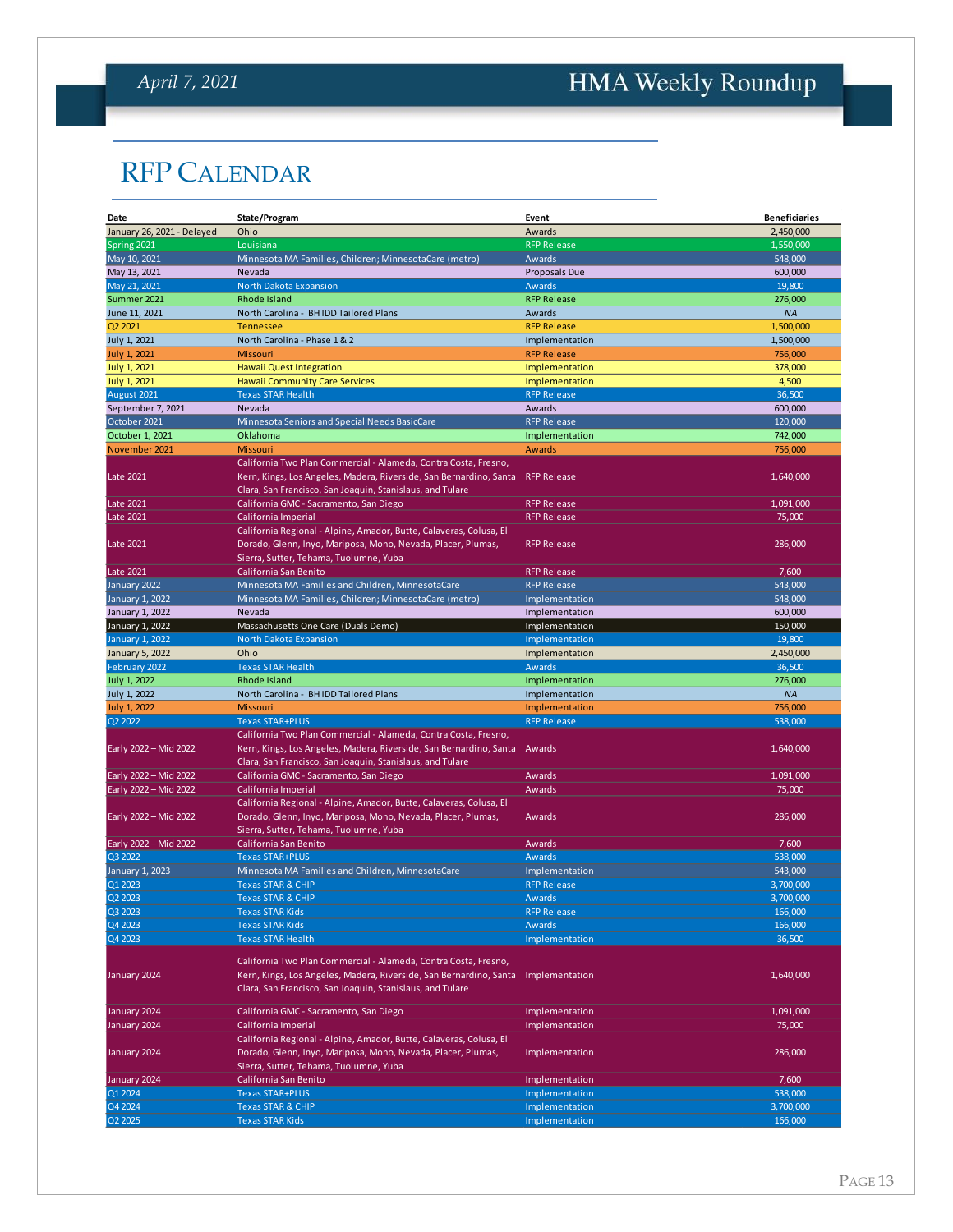#### <span id="page-13-0"></span>HMA NEWS

#### <span id="page-13-1"></span>HMA Contributes to NAM Perspectives Discussion Paper 'Guide for Future Directions for Addiction and OUD Treatment Ecosystem'

HMA Managing Directors [R. Corey Waller, MD, MS,](https://www.healthmanagement.com/our-team/staff-directory/name/corey-waller/) and [Jean Glossa, MD,](https://www.healthmanagement.com/our-team/staff-directory/name/jean-glossa/)  [MBA,](https://www.healthmanagement.com/our-team/staff-directory/name/jean-glossa/) along with members of the Prevention, Treatment, and Recovery Working Group of the Action Collaborative on Countering the U.S. Opioid Epidemic, recently authored a new National Academy of Medicine Perspectives discussion paper calling for a long-term sustainable approach to preventing and managing addiction as a chronic disease. [Read More](https://www.healthmanagement.com/knowledge-share/briefs-reports/hma-contributes-to-nam-perspectives-discussion-paper-guide-for-future-directions-for-addiction-and-oud-treatment-ecosystem/)

#### New this week on HMA Information Services (HMAIS)**: Medicaid Data**

- U.S. Medicaid, CHIP Enrollment at 78.9 Million, Nov-20 Data
- Florida Medicaid Managed Care Enrollment is Up 2%, Feb-21 Data
- Georgia Medicaid Management Care Enrollment is Up 4.7%, Apr-21 Data
- Kentucky Medicaid Managed Care Enrollment is Up 11.8%, Mar-21 Data
- Kentucky Medicaid Managed Care Enrollment is Up 11%, Feb-21 Data
- New Jersey Medicaid Managed Care Enrollment is Up 2%, Feb-21 Data
- Ohio Dual Demo Enrollment is Down 8.5%, Mar-21 Data
- Rhode Island Dual Demo Enrollment is Down 2%, Mar-21 Data
- Utah Medicaid Managed Care Enrollment is Up 5.5%, Mar-21 Data

#### **Public Documents:**

*Medicaid RFPs, RFIs, and Contracts:*

- Louisiana Medicaid Managed Care Feedback Form Responses, 2020-21
- Minnesota Long-Term Care, State Plan Home Care Services Housing in the Community RFP, Apr-21
- New York OMIG Statistical Consulting Solicitation of Interest (SOI), Apr-21
- Ohio Medicaid OhioRISE Plan RFA and Award, 2020-21

*Medicaid Program Reports, Data and Updates:*

- California Medi-Cal 1115 Waiver and Related Documents, 2015-21
- Illinois Governor's Proposed Budget, SFY 2022
- Indiana Federal Evaluation of Healthy Indiana Plan (HIP 2.0), Nov-20
- Michigan 1115 Demonstration Waiver Application, Approval and Other Relevant Documents, Healthy Michigan Plan, 2018-21
- Nevada Governor's Proposed Budget, FY 2021-23
- New Hampshire Governor's Proposed Budget FY 2022-23
- New Mexico Governor's Budget Recommendation, FY 2022
- North Carolina Governor's Recommended Budget, FY 2021-23
- Ohio Medicaid Waiver Comparison Charts, SFY 2021\_
- Oregon Governor's Proposed Budget, FY 2021-23
- Pennsylvania Medical Assistance Advisory Committee (MAAC) Meeting Materials, Mar-21
- Texas 1115 Medicaid Transformation Waiver Documents, 2017-21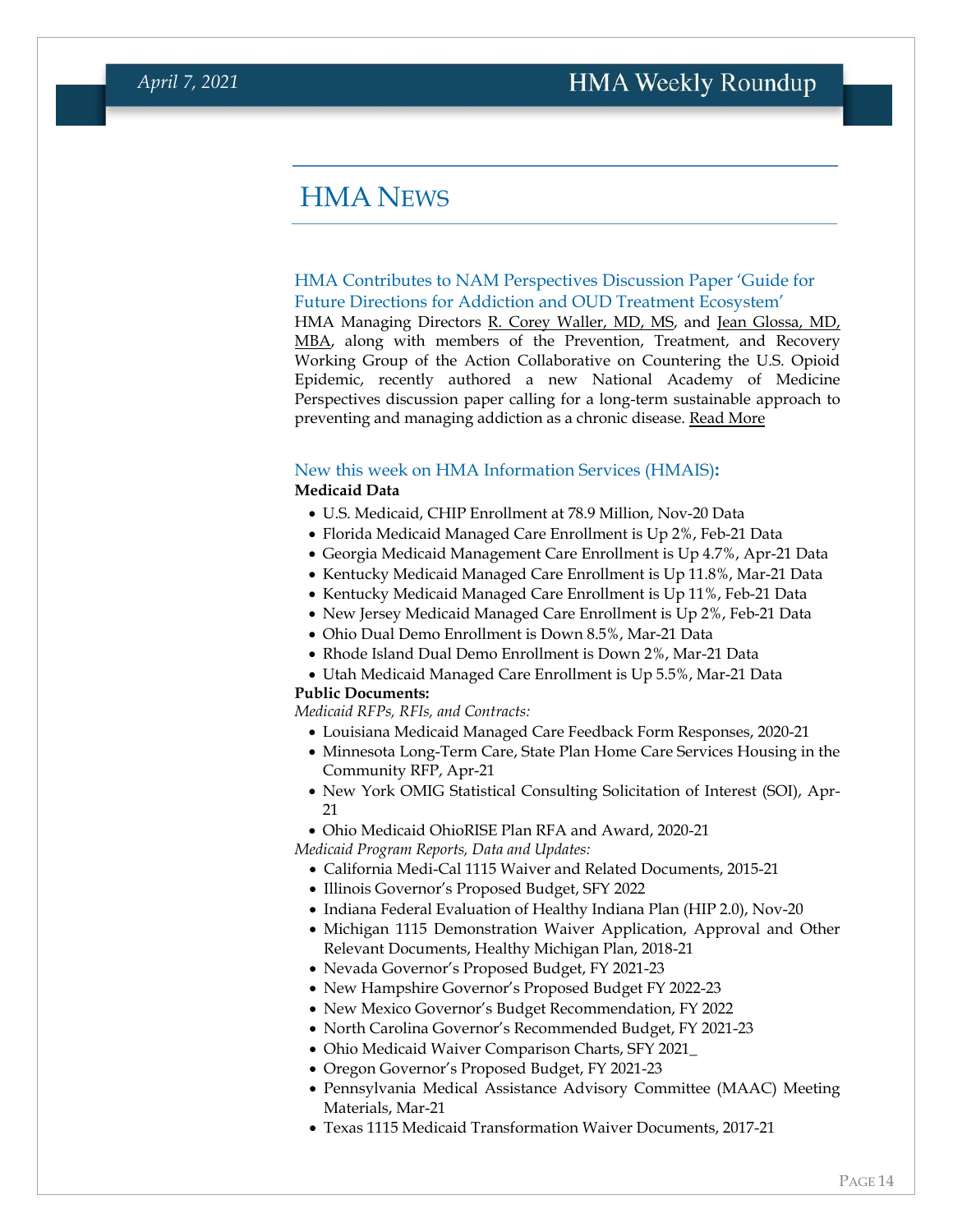#### *April 7, 2021*

- Texas Governor's Proposed Budget, FY 2022-23
- Utah Governor's Budget Recommendations, FY 2022
- Vermont Green Mountain Care Board Advisory Committee Meeting Materials, Mar-21
- Washington 1115 Medicaid Transformation Waiver Documents, 2015-21
- Wisconsin Governor's Proposed Budget, FY 2021-23

A subscription to HMA Information Services puts a world of Medicaid information at your fingertips, dramatically simplifying market research for strategic planning in healthcare services. An HMAIS subscription includes:

- State-by-state overviews and analysis of latest data for enrollment, market share, financial performance, utilization metrics and RFPs
- Downloadable ready-to-use charts and graphs
- Excel data packages
- RFP calendar

If you're interested in becoming an HMAIS subscriber, contact Carl Mercurio at [cmercurio@healthmanagement.com.](mailto:cmercurio@healthmanagement.com)